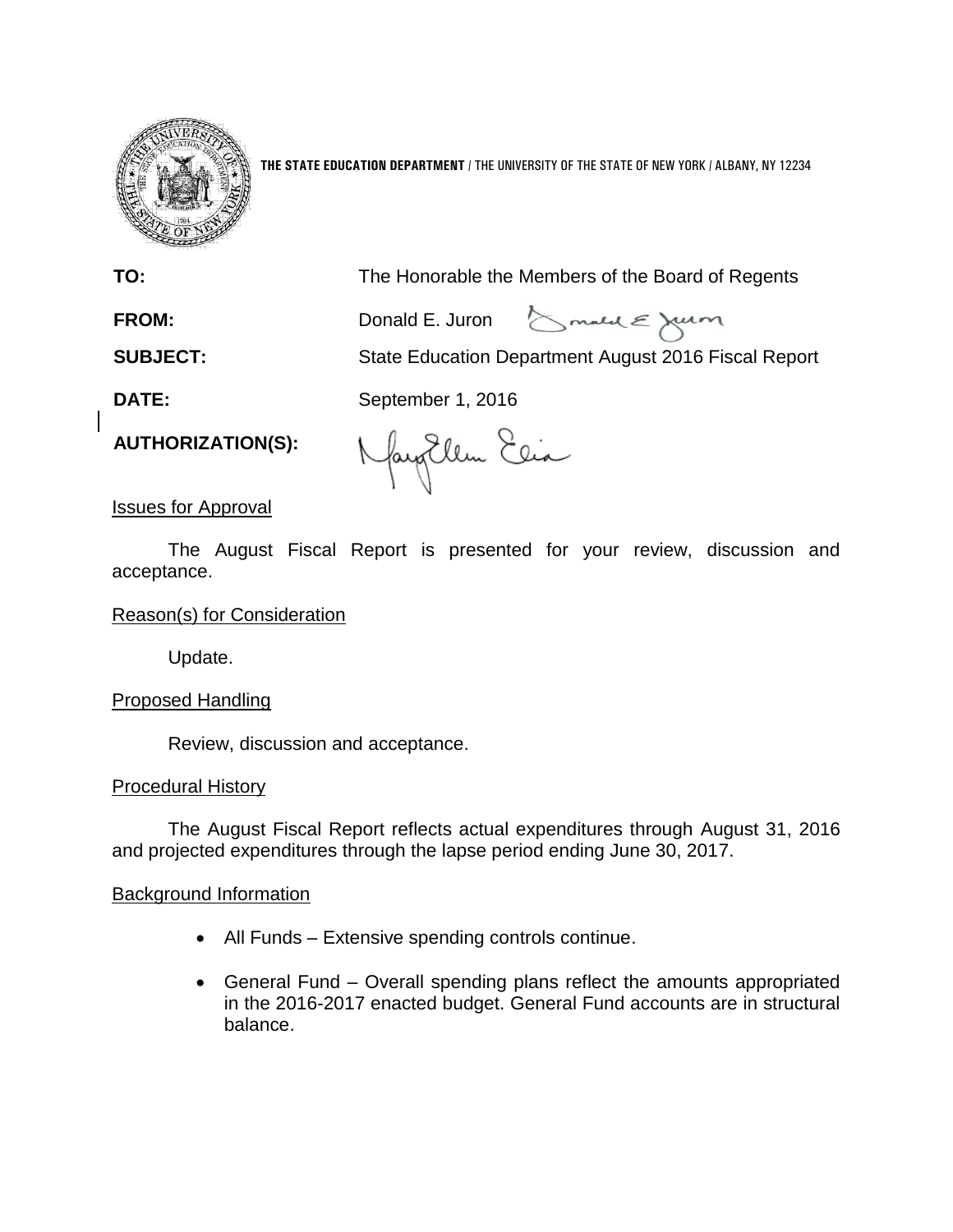- Special Revenue Our revenue accounts are all in structural balance on a current year basis and the accumulated negative balance in the Cultural Education Account is projected to remain at a negative \$3.6 million.
- Federal This report reflects current year plans for two year grant awards.

## Recommendation

I recommend that the Board of Regents accept the August 2016 State Education Department Fiscal Report as presented.

# Timetable for Implementation

N/A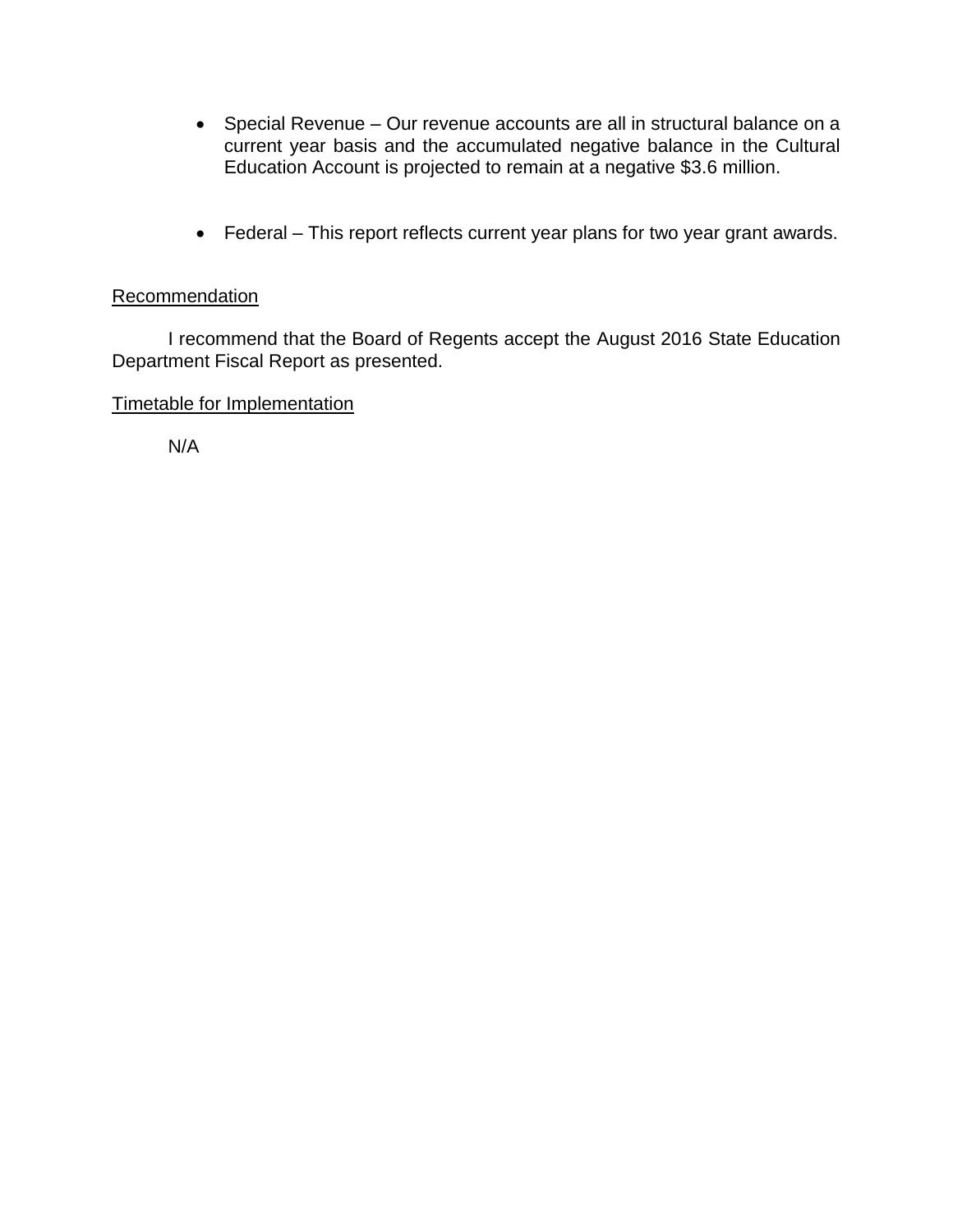### **STATE EDUCATION DEPARTMENT GRAND TOTALS FINANCIAL STATUS AS OF AUGUST 31, 2016**

*For State Fiscal Year 2016-17*

|                                                                                                                               |          | (1)                               | (2)                                    | (3)                                                   | (4)                                                | (5)                                                   | (6)                                                   | (7)                                                   | (8)                                              | (9)                                                            |
|-------------------------------------------------------------------------------------------------------------------------------|----------|-----------------------------------|----------------------------------------|-------------------------------------------------------|----------------------------------------------------|-------------------------------------------------------|-------------------------------------------------------|-------------------------------------------------------|--------------------------------------------------|----------------------------------------------------------------|
|                                                                                                                               |          | Available<br>Funds<br>on 4/1/16   | 2016-2017<br>Projected<br>Revenue      | Cumulative<br>Projected<br>Revenue<br>2016-2017       | Actual<br>Expenditures<br>Through<br>8/31/16       | Projected<br>Expenditures<br>to Program<br>Period End | Total<br>Expenditures<br>Actual and<br>Projected      | 2016-2017<br>Projected<br>Revenue vs.<br>Expenditures | Projected<br>Structural<br>Balance<br>at 3/31/17 | Cumulative<br>Projected<br>Balance<br>at Program<br>Period End |
| <b>GENERAL FUND</b><br>Personal Service<br>Nonpersonal Service                                                                | Subtotal | 0<br>$\mathbf{0}$<br>$\mathbf{0}$ | 26,861,000<br>35,276,000<br>62,137,000 | 26,861,000<br>35,276,000<br>62,137,000                | 10,405,775<br>5,623,376<br>16,029,151              | 16,455,225<br>29,652,624<br>46.107.849                | 26,861,000<br>35,276,000<br>62,137,000                | 0<br>0<br>$\Omega$                                    | 0<br>0<br>$\Omega$                               | 0<br>$\pmb{0}$<br>$\Omega$                                     |
| <b>SPECIAL REVENUE</b><br>All Accounts                                                                                        | Subtotal | 32,394,484                        | 159,830,960                            | 192,225,444                                           | 61,321,233                                         | 97,885,886                                            | 159,207,119                                           | 623,841                                               | 2,948,994                                        | 33,018,325                                                     |
| <b>FEDERAL FUNDS</b><br>October-September Programs<br><b>Personal Service</b><br>Fringe/Indirect Costs<br>Nonpersonal Service | Subtotal | N/A<br>N/A<br>N/A<br>N/A          | N/A<br>N/A<br>N/A<br>N/A               | 51.871.450<br>40,603,369<br>18,460,394<br>110,935,213 | 7.479.621<br>11,113,712<br>7,616,334<br>26,209,668 | 44.391.829<br>29,489,657<br>10,844,060<br>84,725,545  | 51,871,450<br>40,603,369<br>18,460,394<br>110,935,213 | N/A<br>N/A<br>N/A<br>N/A                              | N/A<br>N/A<br>N/A<br>N/A                         | N/A<br>N/A<br>N/A<br>N/A                                       |
| July-June Programs<br><b>Personal Service</b><br>Fringe/Indirect Costs<br>Nonpersonal Service                                 | Subtotal | N/A<br>N/A<br>N/A<br>N/A          | N/A<br>N/A<br>N/A<br>N/A               | 32,903,254<br>26,010,107<br>25,336,527<br>84,249,888  | 1,148,489<br>935,285<br>104,251<br>2,188,026       | 31,754,765<br>25,074,822<br>25,232,276<br>82,061,862  | 32,903,254<br>26,010,107<br>25,336,527<br>84,249,888  | N/A<br>N/A<br>N/A<br>N/A                              | N/A<br>N/A<br>N/A<br>N/A                         | N/A<br>N/A<br>N/A<br>N/A                                       |
| <b>GRAND TOTALS</b>                                                                                                           |          | N/A                               | N/A                                    | 449,547,545                                           | 105,748,077                                        | 310,781,143                                           | 416,529,220                                           | N/A                                                   | N/A                                              | N/A                                                            |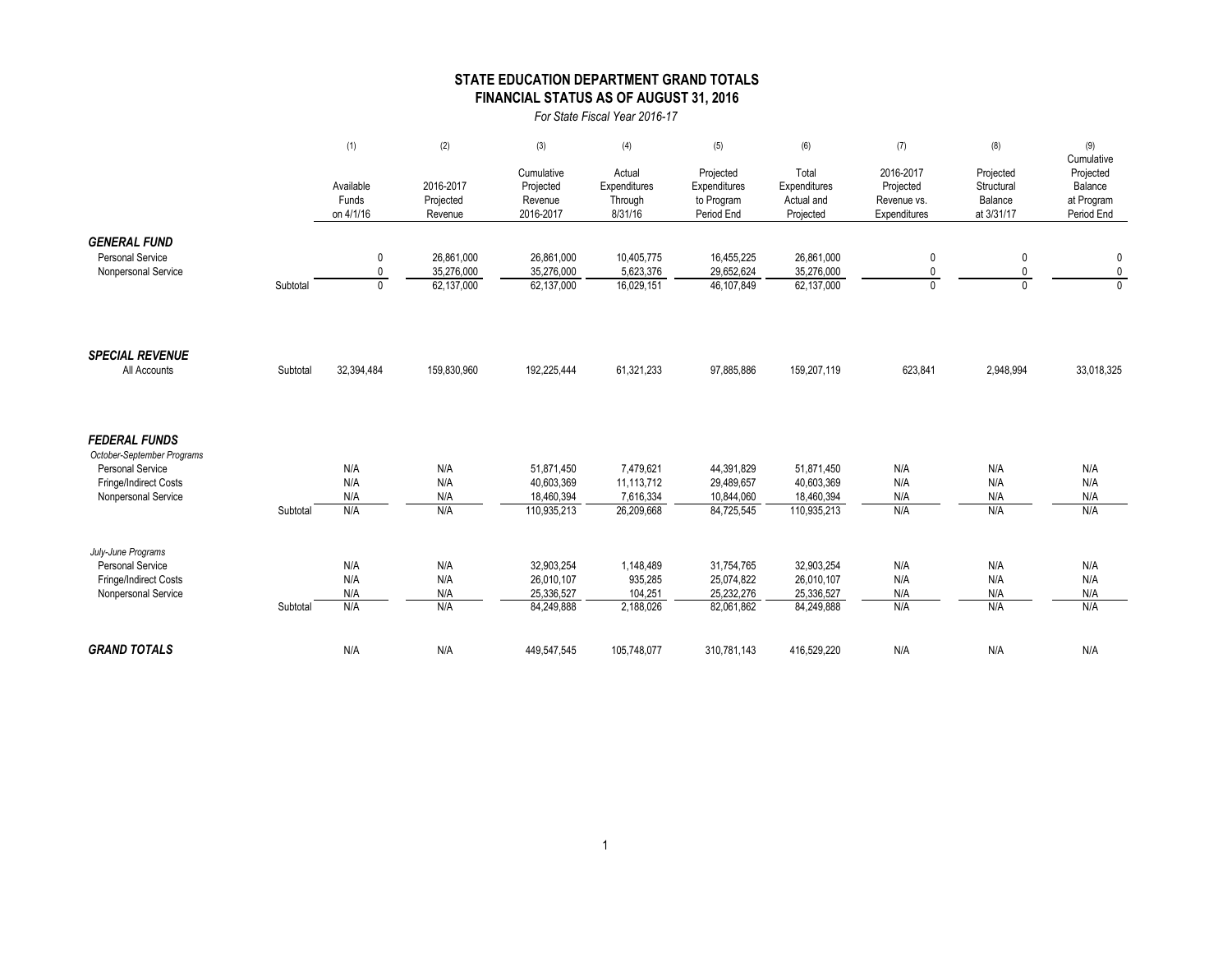#### **FINANCIAL STATUS AS OF AUGUST 31, 2016 ADULT CAREER AND CONTINUING EDUCATION SERVICES**

*For State Fiscal Year 2016-17*

|                                     |          | (1)                             | (2)                               | (3)                                             | (4)                                          | (5)                                                   | (6)                                              | (7)                                                   | (8)                                              | (9)<br>Cumulative                                |
|-------------------------------------|----------|---------------------------------|-----------------------------------|-------------------------------------------------|----------------------------------------------|-------------------------------------------------------|--------------------------------------------------|-------------------------------------------------------|--------------------------------------------------|--------------------------------------------------|
|                                     |          | Available<br>Funds<br>on 4/1/16 | 2016-2017<br>Projected<br>Revenue | Cumulative<br>Projected<br>Revenue<br>2016-2017 | Actual<br>Expenditures<br>Through<br>8/31/16 | Projected<br>Expenditures<br>to Program<br>Period End | Total<br>Expenditures<br>Actual and<br>Projected | 2016-2017<br>Projected<br>Revenue vs.<br>Expenditures | Projected<br>Structural<br>Balance<br>at 3/31/17 | Projected<br>Balance<br>at Program<br>Period End |
| <b>GENERAL FUND</b>                 |          |                                 |                                   |                                                 |                                              |                                                       |                                                  |                                                       |                                                  |                                                  |
| <b>Personal Service</b>             |          | $\mathbf{0}$                    | 769,000                           | 769,000                                         | 272,862                                      | 496,138                                               | 769,000                                          | 0                                                     |                                                  |                                                  |
| Nonpersonal Service                 |          | $\Omega$                        | 3,437,000                         | 3,437,000                                       | 665,730                                      | 2,771,270                                             | 3,437,000                                        | $\mathbf{0}$                                          |                                                  |                                                  |
|                                     | Subtotal | $\mathbf{0}$                    | 4,206,000                         | 4,206,000                                       | 938,592                                      | 3,267,408                                             | 4,206,000                                        | $\mathbf{0}$                                          |                                                  |                                                  |
| <b>FEDERAL FUNDS</b>                |          |                                 |                                   |                                                 |                                              |                                                       |                                                  |                                                       |                                                  |                                                  |
| October-September Programs          |          |                                 |                                   |                                                 |                                              |                                                       |                                                  |                                                       |                                                  |                                                  |
| <b>Personal Service</b>             |          | N/A                             | N/A                               | 45,884,936                                      | 2,815,496                                    | 43,069,440                                            | 45,884,936                                       | N/A                                                   | N/A                                              | N/A                                              |
| Fringe/Indirect Costs               |          | N/A                             | N/A                               | 36,506,056                                      | 8,559,667                                    | 27,946,389                                            | 36,506,056                                       | N/A                                                   | N/A                                              | N/A                                              |
| Nonpersonal Service                 |          | N/A                             | N/A                               | 13,997,777                                      | 6,872,465                                    | 7,125,312                                             | 13,997,777                                       | N/A                                                   | N/A                                              | N/A                                              |
|                                     | Subtotal | N/A                             | N/A                               | 96,388,769                                      | 18,247,628                                   | 78,141,141                                            | 96,388,769                                       | N/A                                                   | N/A                                              | N/A                                              |
| July-June Programs                  |          |                                 |                                   |                                                 |                                              |                                                       |                                                  |                                                       |                                                  |                                                  |
| <b>Personal Service</b>             |          | N/A                             | N/A                               | 1,706,700                                       | 0                                            | 1,706,700                                             | 1,706,700                                        | N/A                                                   | N/A                                              | N/A                                              |
| Fringe/Indirect Costs               |          | N/A                             | N/A                               | 1,255,278                                       |                                              | 1,255,278                                             | 1,255,278                                        | N/A                                                   | N/A                                              | N/A                                              |
| Nonpersonal Service                 |          | N/A                             | N/A                               | 626,260                                         |                                              | 626,260                                               | 626,260                                          | N/A                                                   | N/A                                              | N/A                                              |
|                                     | Subtotal | N/A                             | N/A                               | 3,588,238                                       | $\mathbf{0}$                                 | 3,588,238                                             | 3,588,238                                        | N/A                                                   | N/A                                              | N/A                                              |
| <b>SPECIAL REVENUE</b>              |          |                                 |                                   |                                                 |                                              |                                                       |                                                  |                                                       |                                                  |                                                  |
| Workers' Compensation               |          | 136,093                         | 65,212 (b)                        | 201,305                                         | 4,355                                        | 50,645                                                | 55,000                                           | 10,212                                                | 10,212                                           | 146,305                                          |
| Social Security                     |          | $0$ (a)                         | 396,523                           | 396,523                                         | 0                                            | 396,523                                               | 396,523                                          | $\Omega$                                              | $\Omega$                                         |                                                  |
| Proprietary - Supervision           |          | 1,395,676                       | 4,143,000 (c)                     | 5,538,676                                       | 1,378,735                                    | 2,759,419                                             | 4,138,154                                        | 4,846                                                 | 62,546                                           | 1,400,522                                        |
| Proprietary - Tuition Reimbursement |          | 3,978,109                       | 673,221 (d)                       | 4,651,330                                       | 200,000                                      | 251,271                                               | 451,271                                          | 221,950                                               | 423,221                                          | 4,200,059 (e)                                    |
| High School Equivalency (GED)       |          | 860,880                         | 185,000                           | 1,045,880                                       |                                              | 185.000                                               | 185.000                                          | $\Omega$                                              | $\cup$                                           | 860,880                                          |

(a) This is a reimbursable account. Carry-in balances are not reported for reimbursable accounts since these balances will ultimately be zero (allowing for processing time).

(b) A sweep of \$32,000 is anticipated against this account pursuant to the enacted State budget.

(c) A sweep of \$297,000 is anticipated against this account pursuant to the enacted State budget.

(d) A sweep of \$23,000 is anticipated against this account pursuant to the enacted State budget.

(e) Funds are earmarked to provide financial protection for students who attend licensed proprietary schools in the event of a school closing.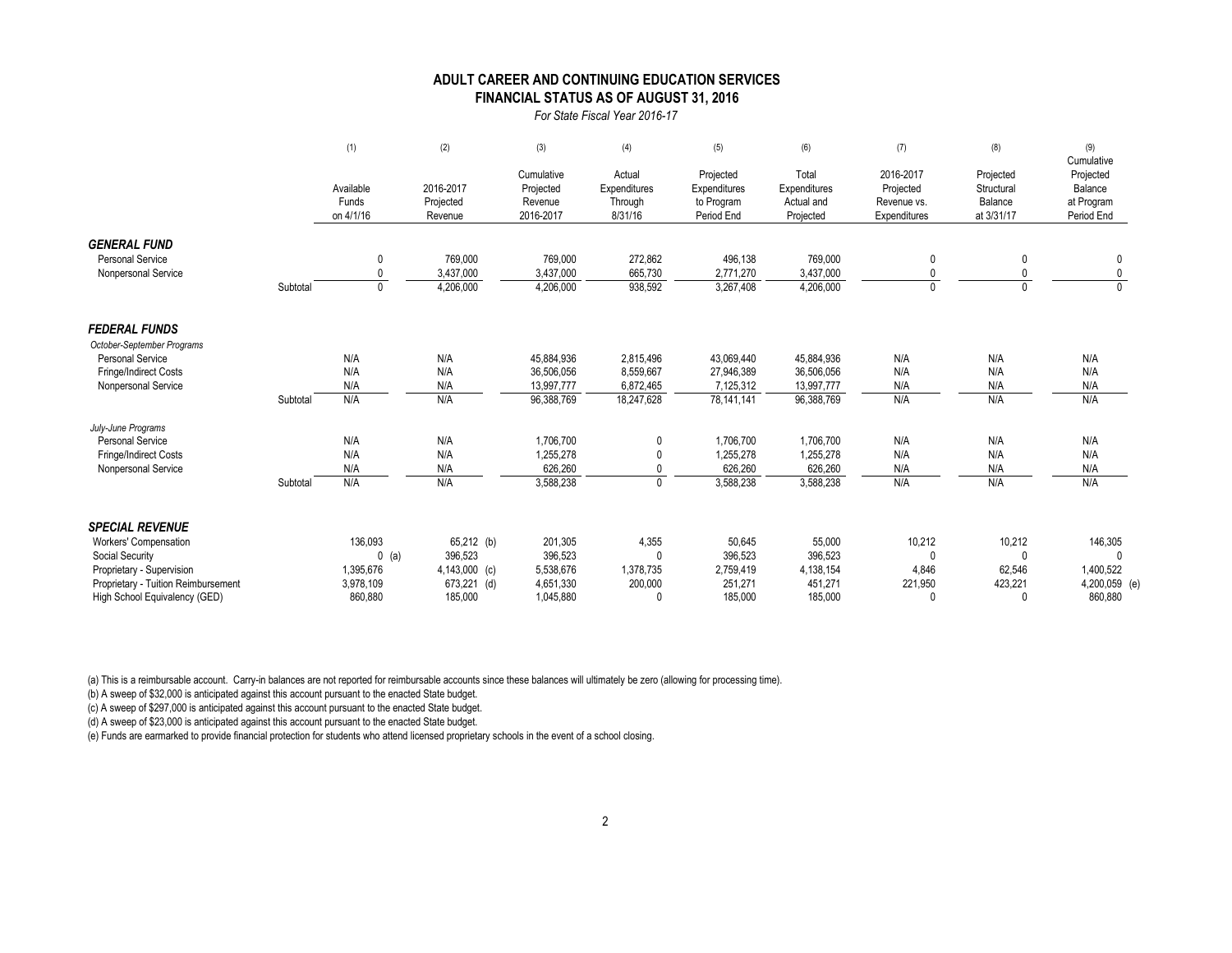### **FINANCIAL STATUS AS OF AUGUST 31, 2016 PROFESSIONS**

*For State Fiscal Year 2016-17*

|                                                     | (1)                | (2)                  | (3)                     | (4)                    | (5)                                                   | (6)                                              |                             | (8)                                              | (9)<br>Cumulative        |
|-----------------------------------------------------|--------------------|----------------------|-------------------------|------------------------|-------------------------------------------------------|--------------------------------------------------|-----------------------------|--------------------------------------------------|--------------------------|
|                                                     | Available          | 2016-2017            | Cumulative<br>Projected | Actual<br>Expenditures | Projected<br>Expenditures<br>to Program<br>Period End | Total<br>Expenditures<br>Actual and<br>Projected | 2016-2017<br>Projected      | Projected<br>Structural<br>Balance<br>at 3/31/17 | Projected<br>Balance     |
|                                                     | Funds<br>on 4/1/16 | Projected<br>Revenue | Revenue<br>2016-2017    | Through<br>8/31/16     |                                                       |                                                  | Revenue vs.<br>Expenditures |                                                  | at Program<br>Period End |
| <b>SPECIAL REVENUE</b><br>Office of the Professions | 11,739,189         | 49,800,000 (a)       | 61,539,189              | 18,909,398             | 30,464,684                                            | 49,374,082                                       | 425,918                     | 2,062,918                                        | 12, 165, 107             |
| <b>E-Licensing Project</b>                          | 14,906,106         |                      | 14,906,106              | $\mathbf{0}$           |                                                       |                                                  |                             |                                                  | 14,906,106               |

(a) A sweep of \$2,777,000 is anticipated against this account pursuant to the enacted State budget.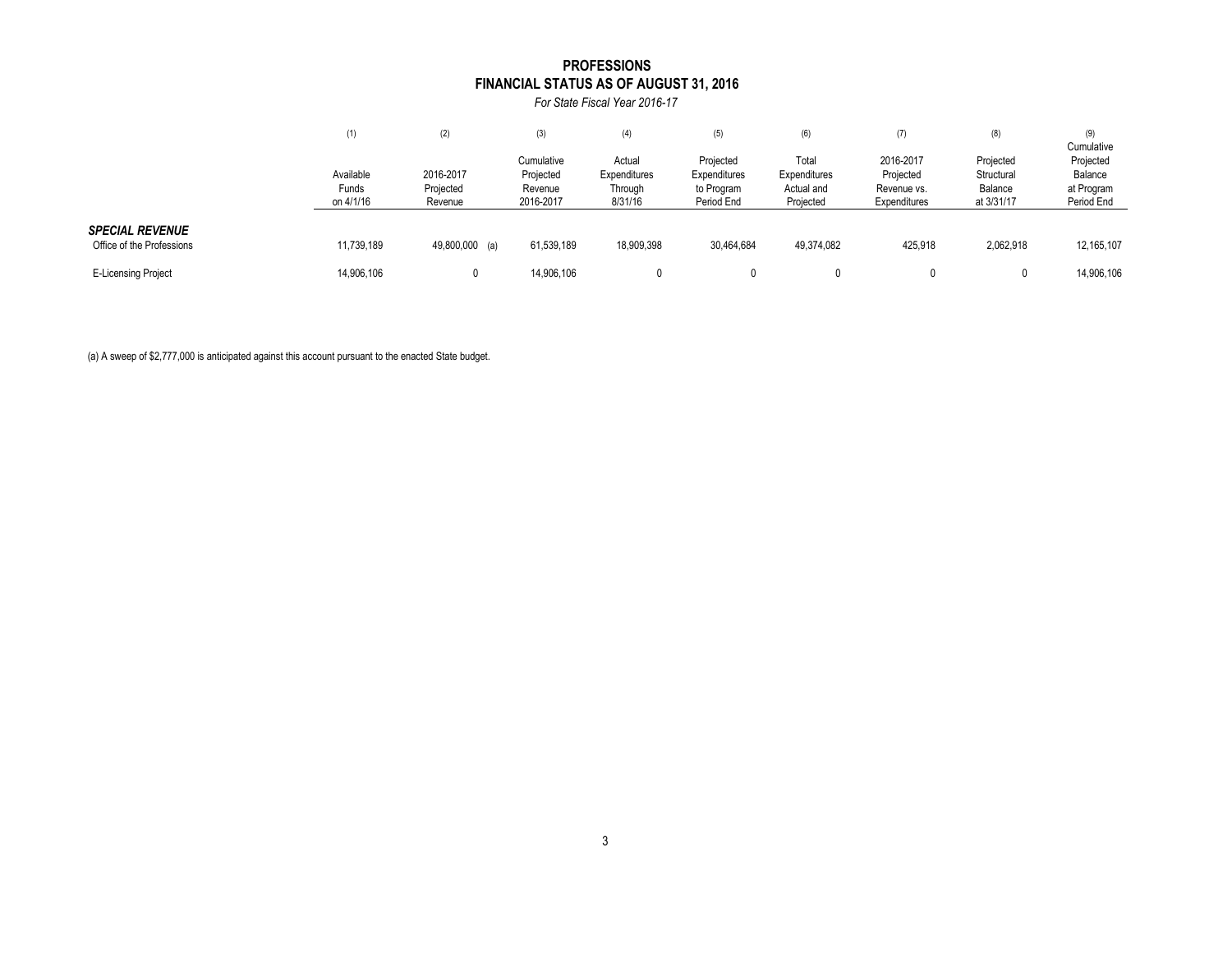### **HIGHER EDUCATION FINANCIAL STATUS AS OF AUGUST 31, 2016**

*For State Fiscal Year 2016-17*

|                                                                                                                       |          | (1)                             | (2)                                 | (3)                                             | (4)                                          | (5)                                                   | (6)                                              | (7)                                                   | (8)                                              | (9)<br>Cumulative                                |
|-----------------------------------------------------------------------------------------------------------------------|----------|---------------------------------|-------------------------------------|-------------------------------------------------|----------------------------------------------|-------------------------------------------------------|--------------------------------------------------|-------------------------------------------------------|--------------------------------------------------|--------------------------------------------------|
|                                                                                                                       |          | Available<br>Funds<br>on 4/1/16 | 2016-2017<br>Projected<br>Revenue   | Cumulative<br>Projected<br>Revenue<br>2016-2017 | Actual<br>Expenditures<br>Through<br>8/31/16 | Projected<br>Expenditures<br>to Program<br>Period End | Total<br>Expenditures<br>Actual and<br>Projected | 2016-2017<br>Projected<br>Revenue vs.<br>Expenditures | Projected<br>Structural<br>Balance<br>at 3/31/17 | Projected<br>Balance<br>at Program<br>Period End |
| <b>GENERAL FUND</b><br><b>Personal Service</b><br>Nonpersonal Service                                                 | Subtotal | 0                               | 2,714,000<br>5,447,000<br>8,161,000 | 2,714,000<br>5,447,000<br>8,161,000             | 1,202,643<br>1,620,635<br>2,823,278          | 1,511,357<br>3,826,365<br>5,337,722                   | 2,714,000<br>5,447,000<br>8,161,000              | 0<br>0                                                |                                                  | 0<br>$\mathbf{0}$<br>$\mathbf{0}$                |
| <b>FEDERAL FUNDS</b><br>July-June Programs<br><b>Personal Service</b><br>Fringe/Indirect Costs<br>Nonpersonal Service | Subtotal | N/A<br>N/A<br>N/A<br>N/A        | N/A<br>N/A<br>N/A<br>N/A            | 894,376<br>275,243<br>307,447<br>1,477,066      | 815,130<br>122,731<br>97,631<br>1,035,492    | 79,246<br>152,512<br>209,816<br>441,574               | 894,376<br>275,243<br>307,447<br>1,477,066       | N/A<br>N/A<br>N/A<br>N/A                              | N/A<br>N/A<br>N/A<br>N/A                         | N/A<br>N/A<br>N/A<br>N/A                         |
| <b>SPECIAL REVENUE</b><br>Office of Teacher Certification                                                             |          | 635,744                         | 6,000,000                           | 6,635,744                                       | 2,018,025                                    | 4,036,975                                             | 6,055,000                                        | $(55,000)$ (a)                                        | 0                                                | 580,744                                          |
| Interstate Reciprocity for Postsecondary Distance Ed                                                                  |          | 0                               | 605,900                             | 605,900                                         | $\mathbf{0}$                                 | 549,920                                               | 549,920                                          | 55,980                                                | 55,980                                           | 55,980                                           |

(a) This imbalance is the result of the use of prior year funds to meet current year one-time obligations.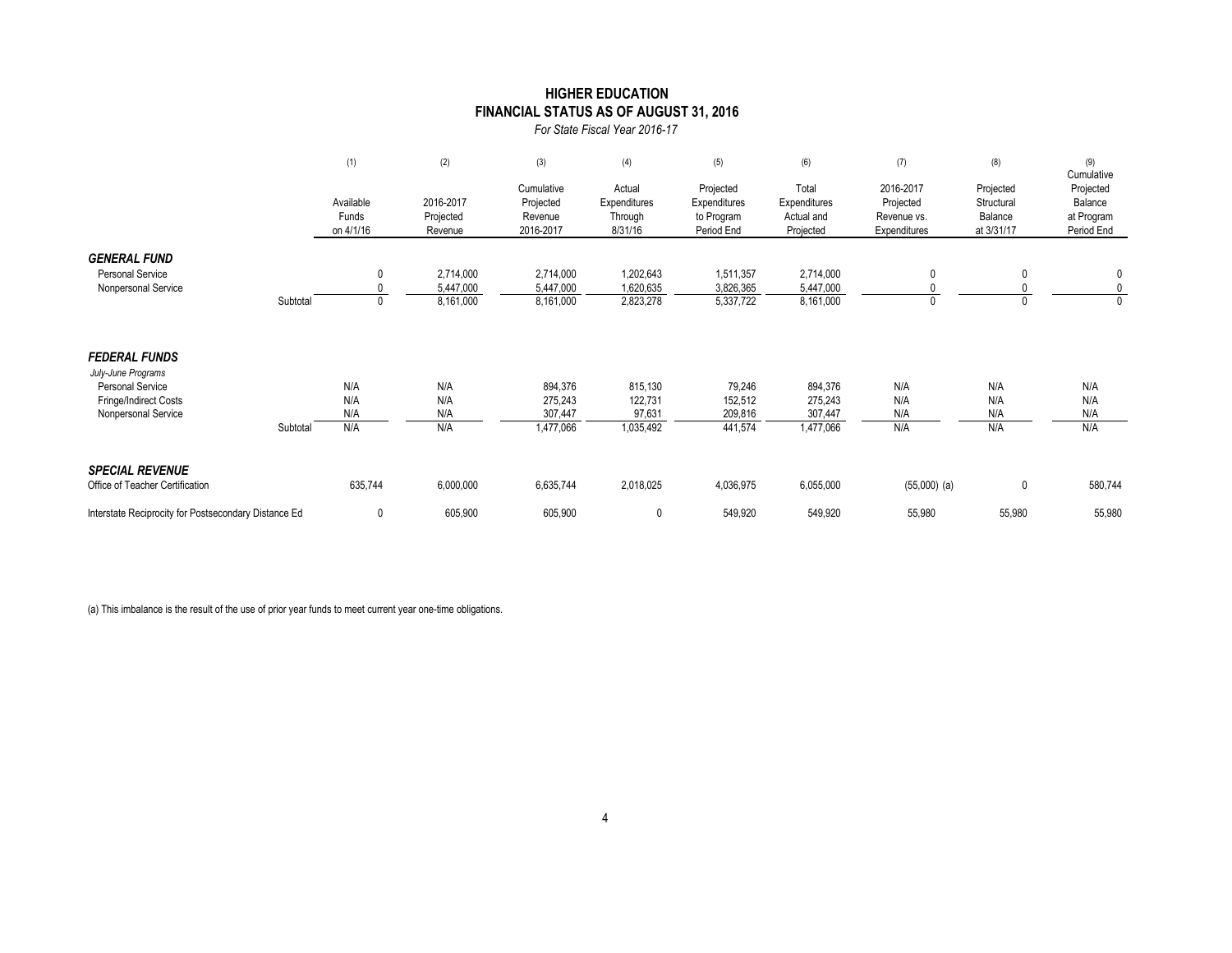### **OFFICE OF P-12 FINANCIAL STATUS AS OF AUGUST 31, 2016**

*For State Fiscal Year 2016-17*

|                                                    |          | (1)                             | (2)                               | (3)                                             | (4)                                          | (5)                                                   | (6)                                              | (7)                                                   | (8)                                              | (9)<br>Cumulative                                |
|----------------------------------------------------|----------|---------------------------------|-----------------------------------|-------------------------------------------------|----------------------------------------------|-------------------------------------------------------|--------------------------------------------------|-------------------------------------------------------|--------------------------------------------------|--------------------------------------------------|
|                                                    |          | Available<br>Funds<br>on 4/1/16 | 2016-2017<br>Projected<br>Revenue | Cumulative<br>Projected<br>Revenue<br>2016-2017 | Actual<br>Expenditures<br>Through<br>8/31/16 | Projected<br>Expenditures<br>to Program<br>Period End | Total<br>Expenditures<br>Actual and<br>Projected | 2016-2017<br>Projected<br>Revenue vs.<br>Expenditures | Projected<br>Structural<br>Balance<br>at 3/31/17 | Projected<br>Balance<br>at Program<br>Period End |
| <b>GENERAL FUND</b>                                |          |                                 |                                   |                                                 |                                              |                                                       |                                                  |                                                       |                                                  |                                                  |
| <b>Personal Service</b><br>Nonpersonal Service     |          | 0<br>0                          | 16.601.000<br>23,835,000          | 16,601,000<br>23,835,000                        | 6,928,617<br>2,787,783                       | 9,672,383<br>21,047,217                               | 16,601,000<br>23,835,000                         | 0<br>0                                                | 0                                                | $\mathbf 0$<br>$\mathbf 0$                       |
|                                                    | Subtotal | $\mathbf{0}$                    | 40,436,000                        | 40,436,000                                      | 9,716,400                                    | 30,719,600                                            | 40,436,000                                       | $\mathbf{0}$                                          |                                                  | $\Omega$                                         |
| <b>FEDERAL FUNDS</b><br>October-September Programs |          |                                 |                                   |                                                 |                                              |                                                       |                                                  |                                                       |                                                  |                                                  |
| <b>Personal Service</b>                            |          | N/A                             | N/A                               | 3,130,657                                       | 2,252,186                                    | 878,471                                               | 3,130,657                                        | N/A                                                   | N/A                                              | N/A                                              |
| Fringe/Indirect Costs                              |          | N/A                             | N/A                               | 2,321,560                                       | 1,242,161                                    | 1,079,399                                             | 2,321,560                                        | N/A                                                   | N/A                                              | N/A                                              |
| Nonpersonal Service                                |          | N/A                             | N/A                               | 3,598,078                                       | 664,021                                      | 2,934,057                                             | 3,598,078                                        | N/A                                                   | N/A                                              | N/A                                              |
|                                                    | Subtotal | N/A                             | N/A                               | 9,050,295                                       | 4,158,368                                    | 4,891,927                                             | 9,050,295                                        | N/A                                                   | N/A                                              | N/A                                              |
| July-June Programs                                 |          |                                 |                                   |                                                 |                                              |                                                       |                                                  |                                                       |                                                  |                                                  |
| <b>Personal Service</b><br>Fringe/Indirect Costs   |          | N/A<br>N/A                      | N/A<br>N/A                        | 25,121,390<br>24,479,586                        | 333,359<br>812,554                           | 24,788,031<br>23.667.032                              | 25,121,390<br>24,479,586                         | N/A<br>N/A                                            | N/A<br>N/A                                       | N/A<br>N/A                                       |
| Nonpersonal Service                                |          | N/A                             | N/A                               | 24,055,320                                      | 6,620                                        | 24,048,700                                            | 24,055,320                                       | N/A                                                   | N/A                                              | N/A                                              |
|                                                    | Subtotal | N/A                             | N/A                               | 73,656,296                                      | 1,152,534                                    | 72,503,762                                            | 73,656,296                                       | N/A                                                   | N/A                                              | N/A                                              |
| <b>SPECIAL REVENUE</b>                             |          |                                 |                                   |                                                 |                                              |                                                       |                                                  |                                                       |                                                  |                                                  |
| State School for the Blind at Batavia              |          | $0$ (a)                         | 10,020,000                        | 10,020,000                                      | 4,812,117                                    | 5,207,883                                             | 10,020,000                                       | 0                                                     | $\mathbf 0$                                      | $\mathbf 0$                                      |
| State School for the Deaf at Rome                  |          | $0$ (a)                         | 9,408,798                         | 9,408,798                                       | 3.852.756                                    | 5.556.042                                             | 9.408.798                                        | 0                                                     | 0                                                | $\mathbf 0$                                      |

(a) This is a reimbursable account. Carry-in balances are not reported for reimbursable accounts since these balances will ultimately be zero (allowing for processing time).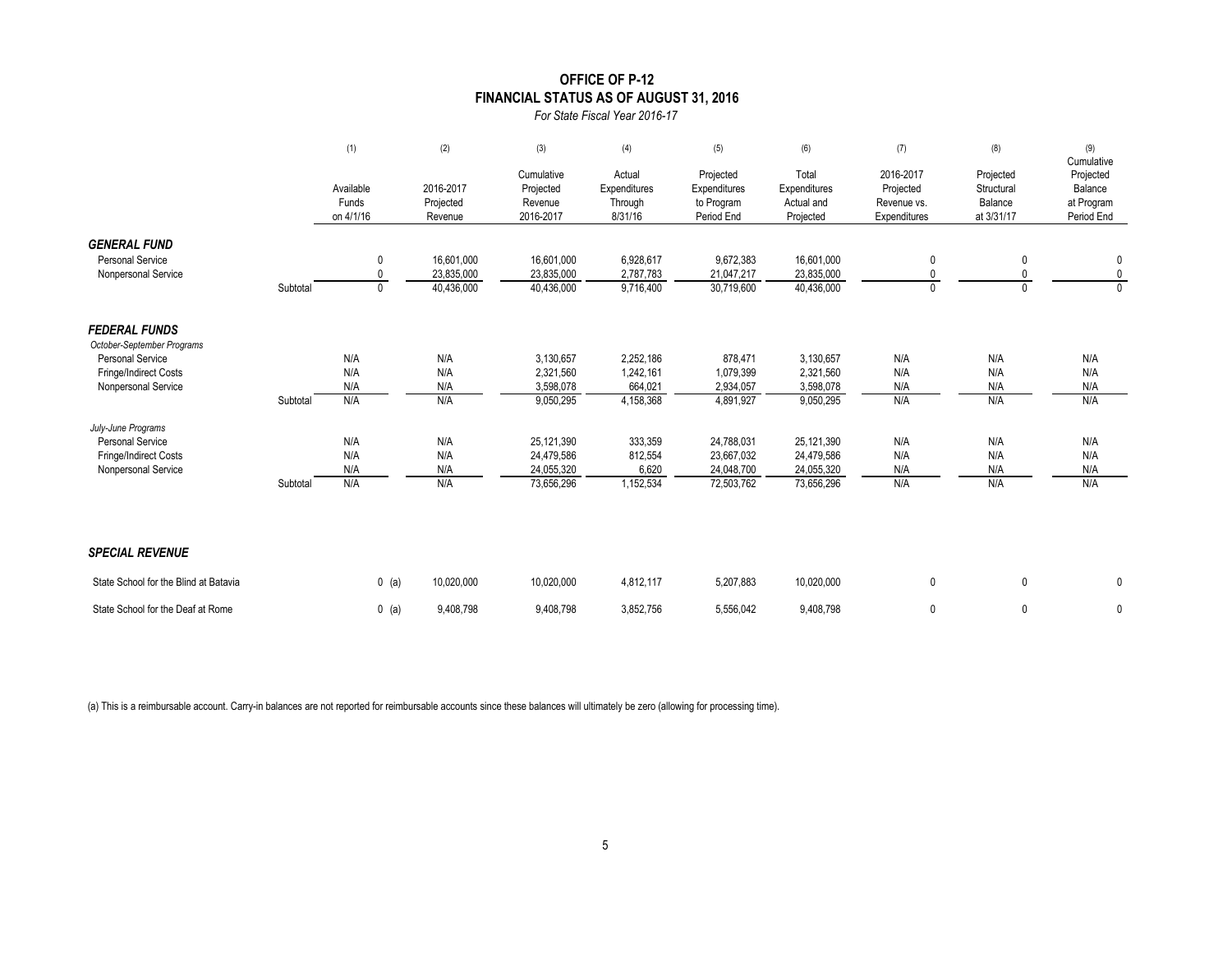#### **FINANCIAL STATUS AS OF AUGUST 31, 2016 CULTURAL EDUCATION**

*For State Fiscal Year 2016-17*

|                                                |          | (1)                             | (2)                               | (3)                                             | (4)                                          | (5)                                                   | (6)                                              | (7)                                                   | (8)                                              | (9)<br>Cumulative                                |
|------------------------------------------------|----------|---------------------------------|-----------------------------------|-------------------------------------------------|----------------------------------------------|-------------------------------------------------------|--------------------------------------------------|-------------------------------------------------------|--------------------------------------------------|--------------------------------------------------|
|                                                |          | Available<br>Funds<br>on 4/1/16 | 2016-2017<br>Projected<br>Revenue | Cumulative<br>Projected<br>Revenue<br>2016-2017 | Actual<br>Expenditures<br>Through<br>8/31/16 | Projected<br>Expenditures<br>to Program<br>Period End | Total<br>Expenditures<br>Actual and<br>Projected | 2016-2017<br>Projected<br>Revenue vs.<br>Expenditures | Projected<br>Structural<br>Balance<br>at 3/31/17 | Projected<br>Balance<br>at Program<br>Period End |
|                                                |          |                                 |                                   |                                                 |                                              |                                                       |                                                  |                                                       |                                                  |                                                  |
| <b>GENERAL FUND</b><br><b>Personal Service</b> |          | 0                               | 388,000                           | 388,000                                         | 141,428                                      | 246,572                                               | 388,000                                          | 0                                                     |                                                  |                                                  |
| Nonpersonal Service                            | Subtotal | $\mathbf{0}$<br>$\mathbf{0}$    | 305,000<br>693,000                | 305,000<br>693,000                              | 5,464<br>146,892                             | 299,536<br>546,108                                    | 305,000<br>693,000                               |                                                       |                                                  | $\mathbf{0}$<br>$\Omega$                         |
| <b>FEDERAL FUNDS</b>                           |          |                                 |                                   |                                                 |                                              |                                                       |                                                  |                                                       |                                                  |                                                  |
| October-September Programs                     |          |                                 |                                   |                                                 |                                              |                                                       |                                                  |                                                       |                                                  |                                                  |
| <b>Personal Service</b>                        |          | N/A                             | N/A                               | 2,855,857                                       | 2,411,939                                    | 443,918                                               | 2,855,857                                        | N/A                                                   | N/A                                              | N/A                                              |
| Fringe/Indirect Costs                          |          | N/A                             | N/A                               | 1,775,753                                       | 1,311,884                                    | 463,869                                               | 1,775,753                                        | N/A                                                   | N/A                                              | N/A                                              |
| Nonpersonal Service                            |          | N/A                             | N/A                               | 864,539                                         | 79,849                                       | 784,690                                               | 864,539                                          | N/A                                                   | N/A                                              | N/A                                              |
|                                                | Subtotal | N/A                             | N/A                               | 5,496,149                                       | 3,803,672                                    | 1,692,477                                             | 5,496,149                                        | N/A                                                   | N/A                                              | N/A                                              |
| <b>SPECIAL REVENUE</b>                         |          |                                 |                                   |                                                 |                                              |                                                       |                                                  |                                                       |                                                  |                                                  |
| <b>Cultural Education Account</b>              |          |                                 |                                   |                                                 |                                              |                                                       |                                                  |                                                       |                                                  |                                                  |
| Office of Cultural Education-Operations        |          | (3,658,251)                     | 27,500,000                        | 23,841,749                                      | 11,422,111                                   | 16,080,754                                            | 27,502,865                                       | $(2,865)$ (d)                                         | 298,317                                          | (3,661,116)                                      |
| <b>Local Government Records</b>                |          |                                 |                                   |                                                 |                                              |                                                       |                                                  |                                                       |                                                  |                                                  |
| Management Improvement Fund                    |          | $0$ (a)                         | $3,637,415$ (b)                   | 3,637,415                                       | 1,389,747                                    | 2,247,568                                             | 3,637,315                                        | 100                                                   | 100                                              | 100                                              |
| Records Management Program                     |          | 25,527                          | 1,700,000                         | 1,725,527                                       | 771,445                                      | 928,296                                               | 1,699,741                                        | 259                                                   | 259                                              | 25,786                                           |
| <b>Cultural Resource Survey Account</b>        |          | $0$ (c)                         | 9,989,304                         | 9,989,304                                       | 1,791,487                                    | 8,197,817                                             | 9,989,304                                        | $\mathbf{0}$                                          | $\mathbf{0}$                                     | $\Omega$                                         |
| <b>Education Museum Account</b>                |          | 38,143                          | 220,000                           | 258,143                                         | 136,116                                      | 83,062                                                | 219,178                                          | 822                                                   | 822                                              | 38,965                                           |
| <b>Education Archives Account</b>              |          | 37,369                          | 22,000                            | 59,369                                          | 4,582                                        | 16,893                                                | 21,475                                           | 525                                                   | 525                                              | 37,894                                           |
| <b>Education Library Account</b>               |          | 117,273                         | 45,000                            | 162,273                                         | 20,984                                       | 55,666                                                | 76,650                                           | $(31,650)$ (d)                                        | 350                                              | 85,623                                           |
| <b>Grants and Bequests</b>                     |          | 64.894                          | $\Omega$                          | 64.894                                          | 0                                            | 41.000                                                | 41,000                                           | $(41,000)$ (d)                                        | 0                                                | 23,894                                           |

(a) The Local Government Records Management account carry-in is not reported because the revenue in this account supports both the administrative costs reported here and a larger Aid to Localities grant program, not reflec (b) A sweep of \$782,000 is anticipated against this account pursuant to the enacted State budget.

(c) This is a reimbursable account. Carry-in balances are not reported for reimbursable accounts since these balances will ultimately be zero (allowing for processing time).

(d) This imbalance is the result of the use of prior year funds to meet current year one-time obligations.

(e) Excludes endowment funds.

Archives Partnership Trust 175,126 (e) 587,587 762,713 238,101 348,577 586,678 909 909 909 176,035 Summer School for the Arts 177,912 682,000 859,912 194,319 487,175 681,494 506 506 506 178,418